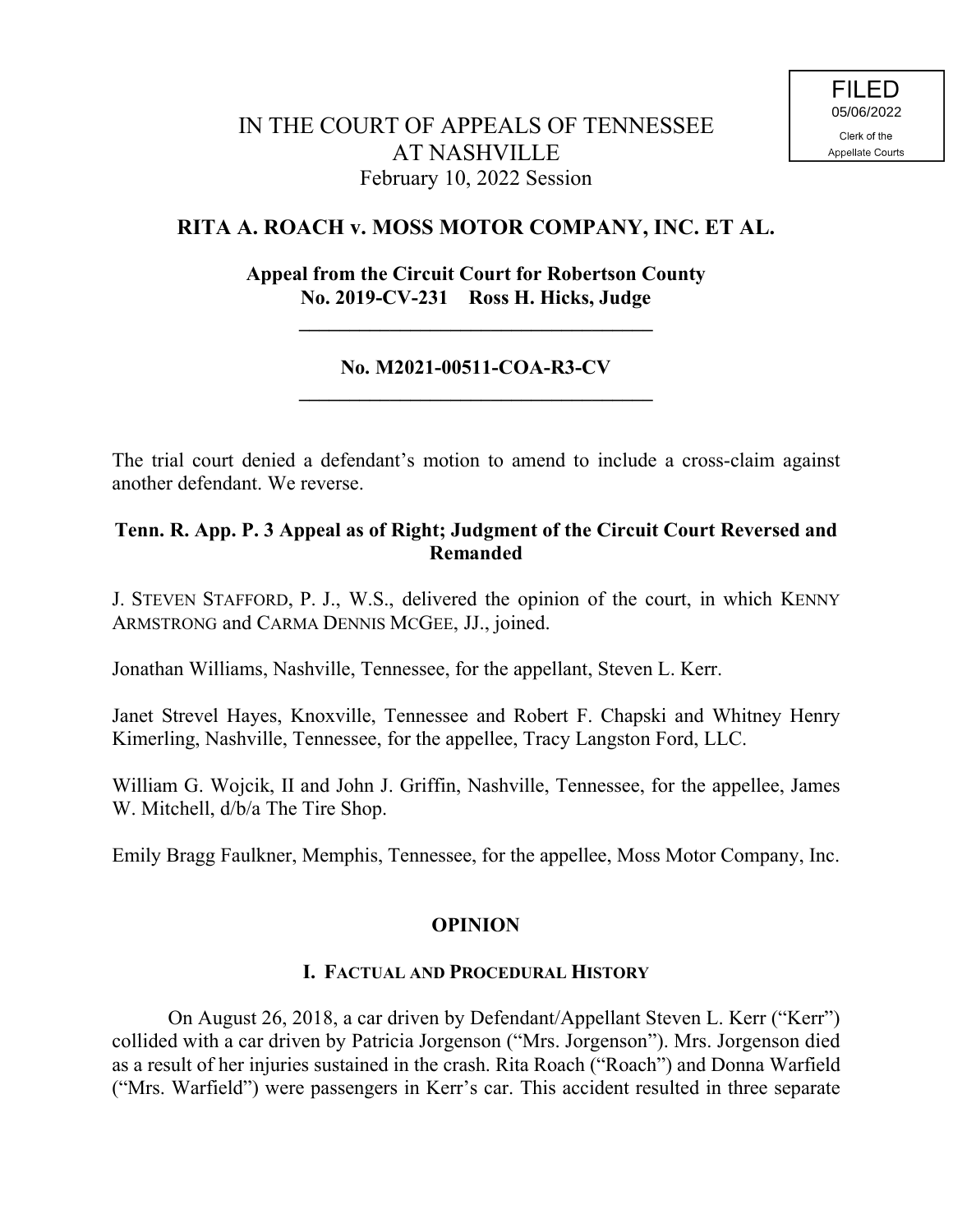lawsuits in two different counties. On May 8, 2019, Brian Jorgenson, as executor of the Estate of Mrs. Jorgenson and on behalf of all wrongful death beneficiaries of Mrs. Jorgenson ("Mr. Jorgenson"), filed a complaint for wrongful death against Kerr, Moss Motor Company, Inc. ("Moss"), and James W. Mitchell d/b/a The Tire Shop ("Mitchell"), in the Circuit Court for Davidson County. On July 9, 2019, Roach filed a complaint related to injuries she sustained in the crash in the Circuit Court for Robertson County (the "trial court"), against Kerr, Moss, and Mitchell. On August 23, 2019, Mrs. Warfield and her husband, Gary Lynn Warfield (collectively, "the Warfields") filed a complaint in the trial court against Kerr, Moss, and Mitchell, related to the injuries Mrs. Warfield sustained in the crash. $<sup>1</sup>$ </sup>

In due course, Kerr and Moss filed answers raising the comparative fault of Vernon A. Dotson, Jr. d/b/a D&D Tire & Repair ("Dotson"), Christopher Armstrong d/b/a D&D Tire & Repair ("Armstrong"), and Tracy Langston Ford, LLC ("Ford"). Therefore, Plaintiffs each filed amended complaints naming Dotson, Armstrong, and Ford as defendants at various times (Mr. Jorgenson was the first of the Plaintiffs to do so, in an amended complaint filed August 26, 2019). Roach and the Warfields also amended their complaints to add Mr. Jorgenson as a defendant, after Moss alleged comparative fault against Mrs. Jorgenson.

On July 19, 2019, the Davidson County Circuit Court granted Mitchell, Moss, and Kerr's joint motion for transfer of venue to the trial court. Plaintiffs' three cases were thereafter consolidated in the trial court on December 16, 2019. According to Kerr, his liability insurance carrier retained counsel for the sole purpose of defending against the claims made against him, not for asserting possible claims he might have against other parties. On February 14, 2020, a new attorney representing Kerr as a potential crossclaimant filed a motion for leave to file an amended answer asserting a cross-claim for Kerr's injuries and property damage sustained as a result of the collision (the "motion to amend").<sup>2</sup> Before Kerr's new attorney filed his notice of appearance, Kerr had filed six answers and one amended answer to Plaintiffs' various complaints and amended complaints. According to Kerr, only preliminary written discovery was ever completed, no depositions were taken or scheduled, and a trial date was never set.

The motion to amend stated that it was set to be heard in the trial court on March 3, 2020. The hearing was subsequently moved to April 7, 2020. In the meantime, on March 18, 2020, Ford filed a motion to amend its answers to allege the comparative fault of Cooper Tire and Rubber Company ("Cooper Tire"). Cooper Tire had been mentioned in

 $\overline{a}$ 

<sup>&</sup>lt;sup>1</sup> We will refer to Roach, the Warfields, and Mr. Jorgenson, collectively, as "Plaintiffs."

 $2$  In the motion to amend, Kerr stated that he sought to add a cross-claim against "the other defendants." On June 1, 2020, Kerr filed a notice of filing in the trial court stating that he had attached his proposed cross-claim, which had previously been provided to "the parties." The attached proposed crossclaim stated that it was being filed against Moss, Mitchell, Dotson, Armstrong, and Ford (collectively, the "cross-defendants"). Therefore, we will consider the cross-claim as it applies to the cross-defendants.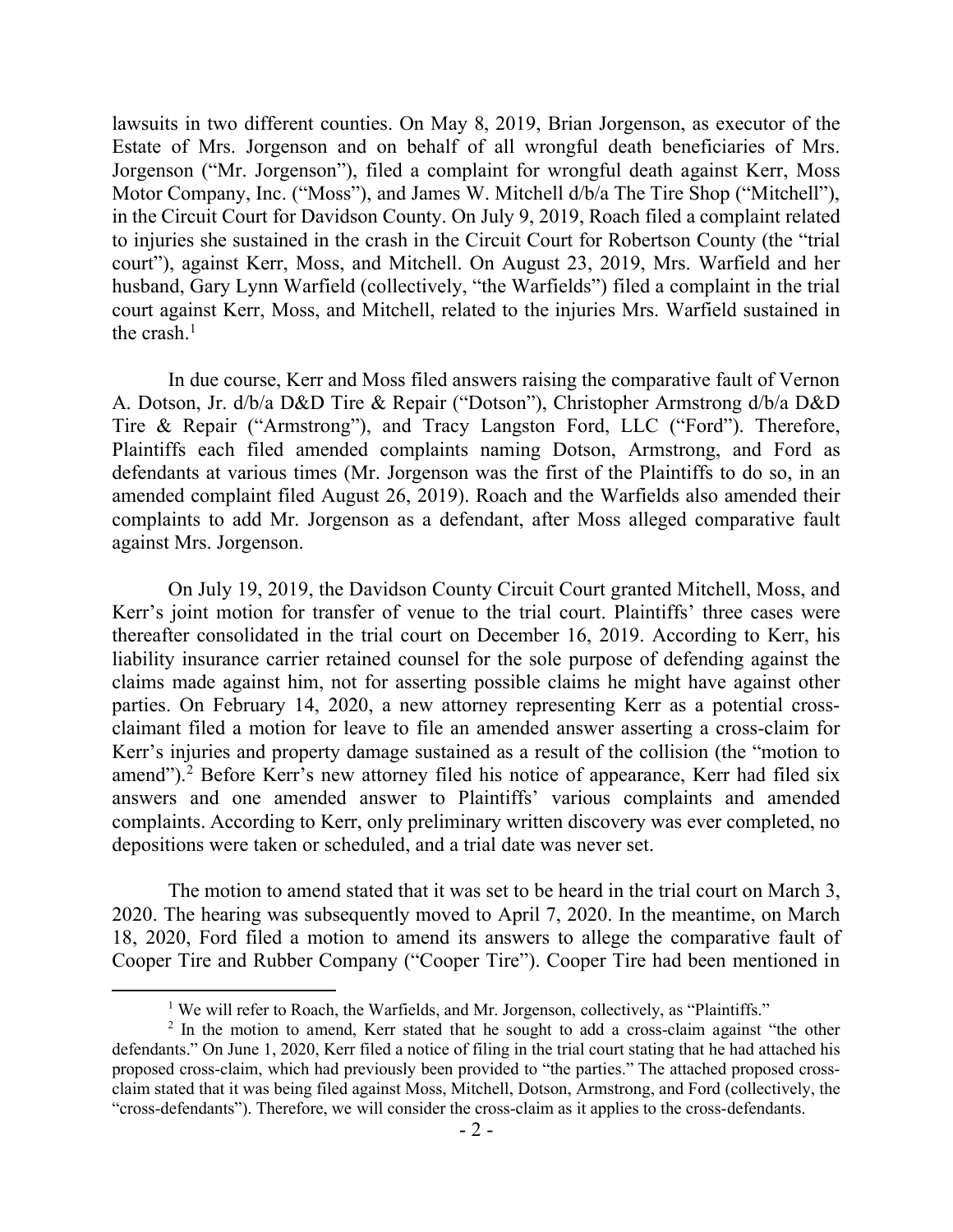Moss's answer to Mr. Jorgenson's first complaint, and Kerr had also raised allegations of comparative fault against Cooper Tire in his amended answer to Mr. Jorgenson's first complaint.

The trial court denied Kerr's motion to amend as untimely in an order filed May 5, 2020. Therein, the trial court stated that it did not hear arguments on the motion due to COVID-19. The trial court's order stated further, inter alia:

6. Defendant Kerr did not include any cross-claims in his seven (7) Answers to [Plaintiffs' complaints and amended complaints], all of which were filed prior to the expiration of the one year statute of limitations. *See* Tenn. Code Ann. § 28-3-104(a)(1)(A).

7. For the foregoing reasons, the Motion is DENIED as untimely.

On May 19, 2020, Kerr filed a motion to alter or amend the trial court's order denying his motion to amend, pursuant to Rules 59 and 60 of the Tennessee Rules of Civil Procedure. Therein, Kerr specifically requested an in-person hearing and scheduled one for June 2, 2020. On a form titled "Motion Hearing on the Pleadings Results Form," filed June  $2, 2020$ , and again without a hearing, $3$  the trial court denied Kerr's motion to alter or amend but granted Ford's motion to amend its answers. The form stated that counsel for Ford was directed to prepare an order. More detailed orders granting Ford's motion to amend its answers and denying Kerr's motion to alter or amend were then filed in the trial court on July 7, 2020.

In the order denying Kerr's motion to alter or amend, the trial court explicitly acknowledged that there was no evidence of bad faith on Kerr's part in filing his motion to amend. Nevertheless, the trial court concluded that Kerr's motion to amend was unduly delayed, finding that "Kerr had ample opportunity since August 26, 2018[,] when his cause of action arose, and then again after he was sued in May 2019, to bring a personal injury claim against the defendants, but he deliberately chose not to do so." The trial court further found that Kerr had "failed to include any cross-claims in his seven answers to the underlying complaints" and he "did not timely notify the defendants of his intent to file a cross-claim against them." The trial court also found that Kerr's cross-claim would unduly prejudice the cross-defendants, reasoning that

[t]he parties to this consolidated action are several months into discovery in this matter, with a mediation scheduled for July 2020. Kerr's late addition

 $3$  At oral argument, counsel for Kerr stated that, in light of COVID-19, he had requested hearings via alternative means than in person, including phone or videoconference. Nevertheless, it appears to be undisputed that there were never any hearings in the trial court on the issue of whether Kerr would be able to amend his answer to assert a cross-claim.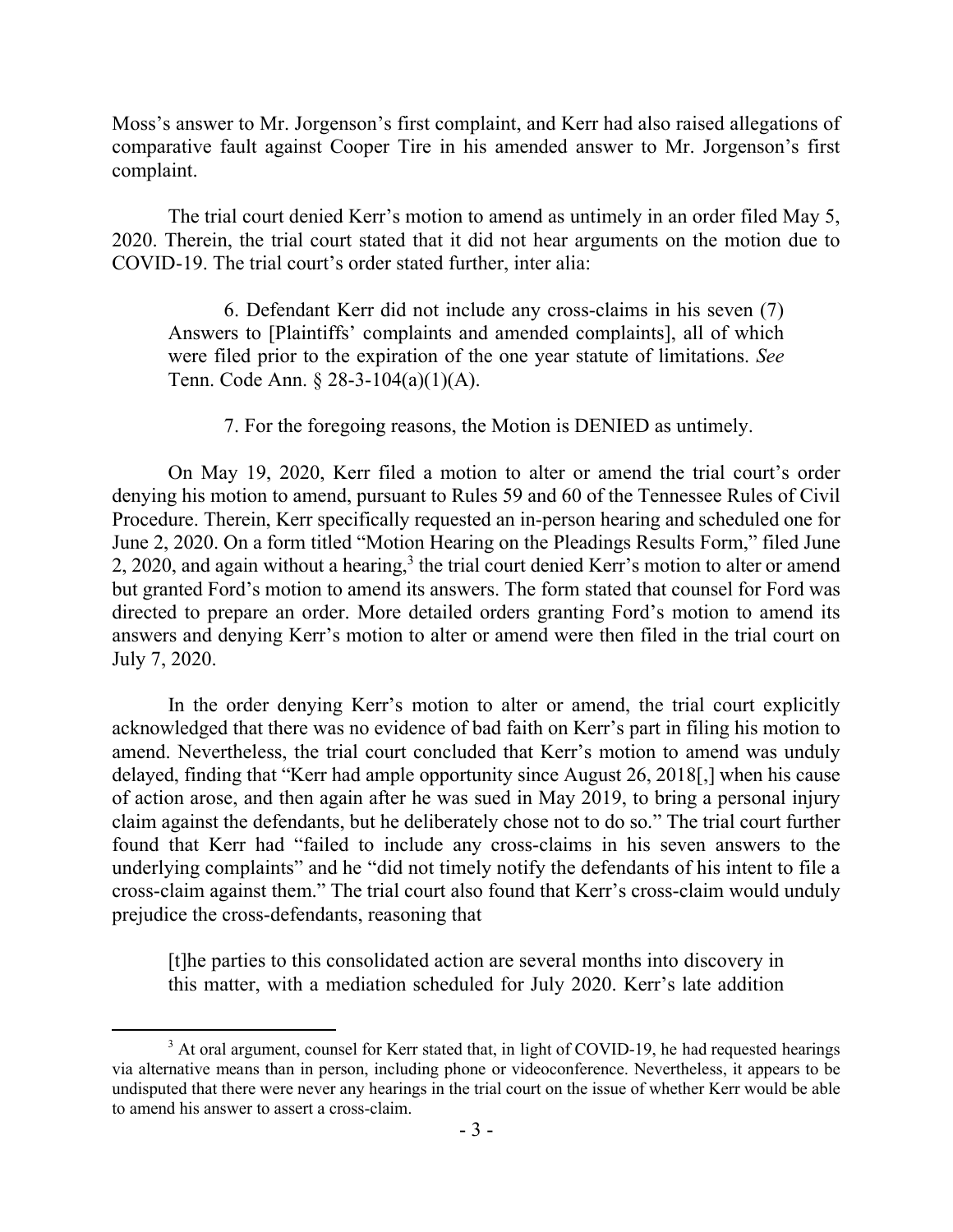crossclaim for his own personal injuries and damages would require prior written discovery and investigative efforts to be redone and impact the collective evaluation of all the prior claims in anticipation of the mediation approaching two months from now.[4]

Finally, the trial court concluded that Kerr's cross-claim would be futile because it appeared to be barred by the one-year statute of limitations applicable to personal injury actions, and that Tennessee Code Annotated section 28-1-114(a) was inapplicable to save Kerr's cross-claim, "at least as to any claims against [Ford], because Kerr's claim was barred at the time Plaintiffs interposed their claims against [Ford] in November 2019."

On June 4, 2020, Kerr filed a motion in the trial court for permission to file an interlocutory appeal under Rule 9 of the Tennessee Rules of Appellate Procedure. The motion was denied by the trial court. On August 20, 2020, Kerr filed an application in this Court for an extraordinary appeal, pursuant to Rule 10 of the Tennessee Rules of Appellate Procedure. This Court denied Kerr's Rule 10 application by order of August 26, 2020.

All of the remaining claims in this case were eventually settled. The final order dismissing the last of those claims was entered on May 4, 2021. Kerr then appealed to this Court, raising only the question of whether he should have been allowed to amend his answer to allege a cross-claim against the cross-defendants. Of the cross-defendants, only Ford, Moss, and Mitchell filed briefs as appellees in this appeal.<sup>5</sup>

### **II. DISCUSSION**

#### **A.**

Rule 15.01 of the Tennessee Rules of Civil Procedure states, in pertinent part: A party may amend the party's pleadings once as a matter of course at any time before a responsive pleading is served or, if the pleading is one to which no responsive pleading is permitted and the action has not been set for trial, the party may so amend it at any time within 15 days after it is served. Otherwise a party may amend the party's pleadings only by written consent of the adverse party or by leave of court; and leave shall be freely given when justice so requires.

As our supreme court has previously explained, "[g]enerally, trial courts must give the proponent of a motion to amend a full chance to be heard on the motion and must consider the motion in light of the amendment policy embodied in Rule 15.01 of the Tennessee

<sup>&</sup>lt;sup>4</sup> Of course, the trial court's statement that the July 2020 mediation would be occurring in two months was incorrect, given that the order containing that statement was itself filed in July 2020.

<sup>&</sup>lt;sup>5</sup> We will refer to Ford, Moss, and Mitchell, collectively, as "Appellees."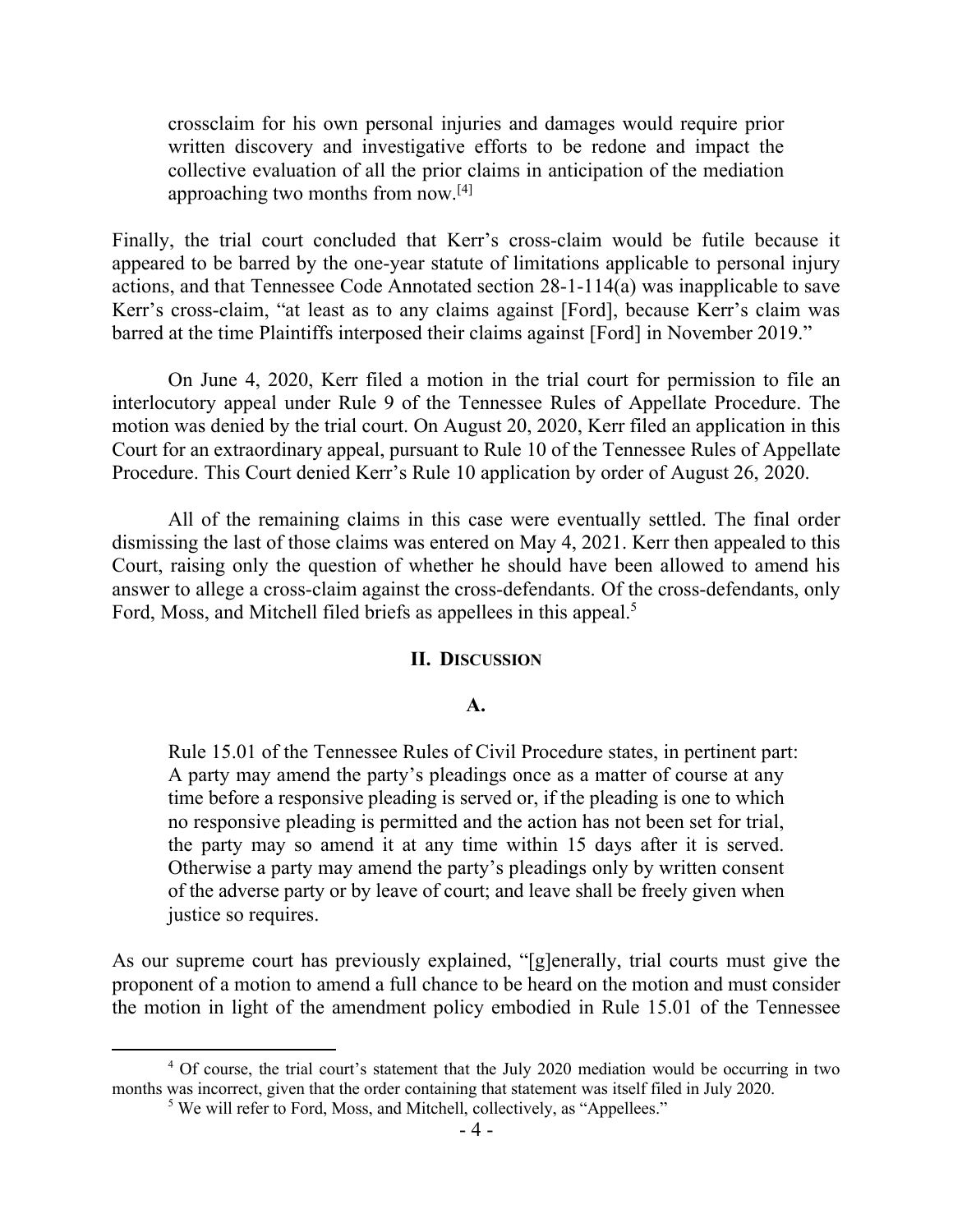Rules of Civil Procedure that amendments must be freely allowed[.]" *Cumulus Broadcasting, Inc. v. Shim*, 226 S.W.3d 366, 374 (Tenn. 2007) (citation omitted). To that end, "trial courts [are required] to be liberal in allowing pretrial motions to amend." *Id.* at 375 (collecting cases). "The reason is 'to insure that cases and controversies be determined upon their merits and not upon legal technicalities or procedural niceties.'" *Weston v. Cmty. Baptist Church of Wilson Cty.*, No. M2004-02688-COA-R3-CV, 2007 WL 394644, at \*6 (Tenn. Ct. App. Feb. 5, 2007) (quoting *Doyle v. Frost*, 49 S.W .3d 853, 856 (Tenn. 2001) (quoting *Karash v. Pigott*, 530 S.W.2d 775, 777 (Tenn. 1975))).

"[F]actors a trial judge should weigh in considering a [m]otion to [a]mend" include "[u]ndue delay in filing; lack of notice to the opposing party; bad faith by the moving party[;] repeated failure to cure deficiencies by previous amendments[;] undue prejudice to the opposing party[;] and futility of amendment" (the "*Merriman* factors"). *Merriman v. Smith*, 599 S.W.2d 548, 559 (Tenn. Ct. App. 1979). "Of these factors, the most important is the proposed amendment's potential prejudicial effect on the opposing party." *Hardcastle v. Harris*, 170 S.W.3d 67, 81 (Tenn. Ct. App. 2004) (citation omitted). Determining the prejudicial effect of an amendment requires "inquiring into (1) the hardship on the moving party if the amendment is denied; (2) the reasons for the moving party's failure to include the claim, defense, or other matter in its earlier pleading; and (3) the injustice to the opposing party should the motion to amend be granted." *Id.*

"[I]n the event [a] motion to amend is denied, the trial court must give a reasoned explanation for its action." *Cumulus Broadcasting*, 226 S.W.3d at 374 (citation omitted). A trial court's decision to grant or deny a motion to amend "will be reversed only for an abuse of discretion." *Merriman*, 599 S.W.2d at 561. However, "[t]h[e] proviso in [Rule 15.01, that leave to amend shall be freely given when justice so requires,] substantially lessens the exercise of pre-trial discretion on the part of a trial judge." *Id.* at 559 (quoting *Branch v. Warren*, 527 S.W.2d 89, 91 (Tenn. 1975)). The trial court will be found to have committed an abuse of discretion if it "'applied incorrect legal standards, reached an illogical conclusion, based its decision on a clearly erroneous assessment of the evidence, or employ[ed] reasoning that causes an injustice to the complaining party.'" *Wright v. Wright*, 337 S.W.3d 166, 176 (Tenn. 2011) (quoting *Konvalinka v. Chattanooga-Hamilton Cnty. Hosp. Auth.*, 249 S.W.3d 346, 358 (Tenn. 2008)).

### **B.**

As an initial matter, we address Kerr's concerns regarding the trial court's order denying his motion to amend. We agree with Kerr that the trial court's order was deficient, because it merely denied the motion to amend "as untimely," without clear explanation. *See Henderson v. Bush Bros. & Co.*, 868 S.W.2d 236, 238 (Tenn. 1993). ("We note that the trial judge stated in his order that 'the motion to amend comes too late,' but we do not consider that as being a consideration of the motion or a reasoned explanation for his action."). However, the trial court later entered a more detailed order denying the motion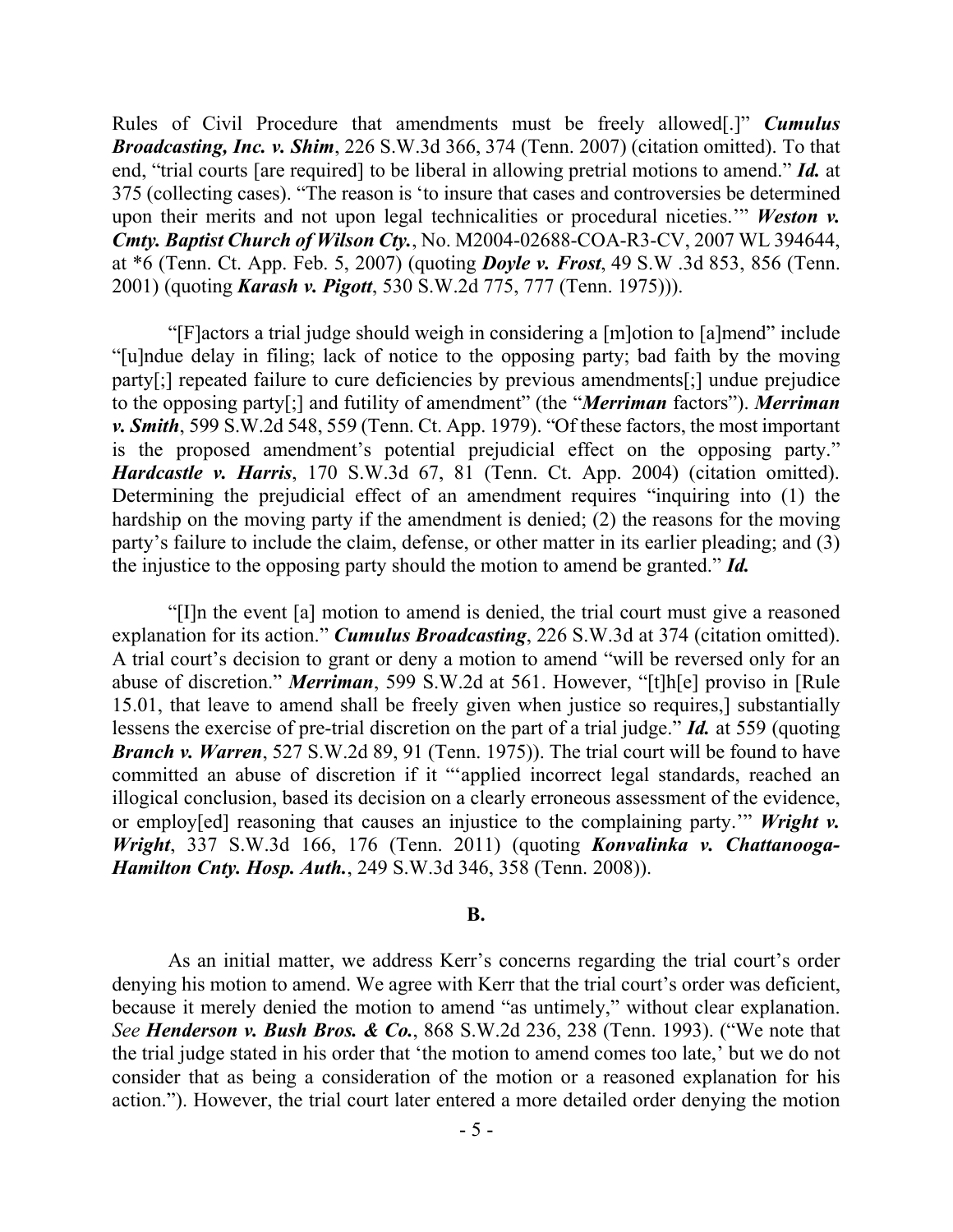to alter or amend. The very purpose of a Rule 59.04 motion to alter or amend is to allow a trial court to correct errors or deficiencies before the judgment becomes final. *In re M.L.D.*, 182 S.W.3d 890, 895 (Tenn. Ct. App. 2005). Therefore, we will consider both orders as the trial court's collective ruling for purposes of our review. We will thus consider this appeal on the merits, despite the trial court's rather conclusory first order, including the factors outlined above that are intended to guide a decision on this issue.

Our review of the order denying Kerr's motion to alter or amend, however, leads this Court to consider a different deficiency than the one raised by Kerr: whether this order—the only order to actually explain the reasoning behind the denial of the motion to amend—is the product of the trial court's independent judgment. In *Smith v. UHS of Lakeside, Inc.*, 439 S.W.3d 303 (Tenn. 2014), the Tennessee Supreme Court explained the trial court's high function in this regard:

While, as a general matter, courts speak through their orders, this principle presupposes the performance of the judicial act reflected in the order. In this case, the judicial act should have consisted not only of announcing a decision [on the relevant motions,] but also stating the grounds for that decision.

*Id.* at 317 (internal citation omitted). When the trial court does "not provide the basis for its decision prior to the preparation of the draft orders, the grounds stated in the order cannot be attributed to the trial court." *Id.* And we may "decline[] to accept findings, conclusions, or orders when the record provides no insight into the trial court's decisionmaking process, or when the record casts doubt on whether the trial court conducted its own independent review, or that the opinion is the product of its own judgment[.]" *Id.* at 316 (internal citations and quotation marks omitted).

The record on appeal does more than cast doubt on whether the order denying Kerr's motion to alter or amend was the product of the trial court's independent judgment; it confirms that it was not. Here, the trial court repeatedly denied Kerr's requests to have oral arguments on his motions. As a result, no hearing occurred from which the trial court could have orally announced its rulings. The only document from which Ford's counsel could have gleaned the trial court's reasoning for denying the motion to alter or amend was the trial court's conclusory initial order denying the motion to amend and the form order denying the motion to alter or amend, which stated no legal or factual basis for that ruling whatsoever. So the reasoning employed by the order denying the motion to alter or amend was the product only of Ford's counsel's mind, not the trial court's independent judgment.

We are aware of no law that requires a trial court to make detailed findings or conclusions when ruling on a motion to alter or amend. *See* Tenn. R. Civ. P. 52.01 (stating that findings of fact and conclusions of law are not required for "any other motion except as provided in Rules 41.02 and 65.04(6)"). But as previously discussed, the order denying the motion to alter or amend is the sole order in this case that provides any detailed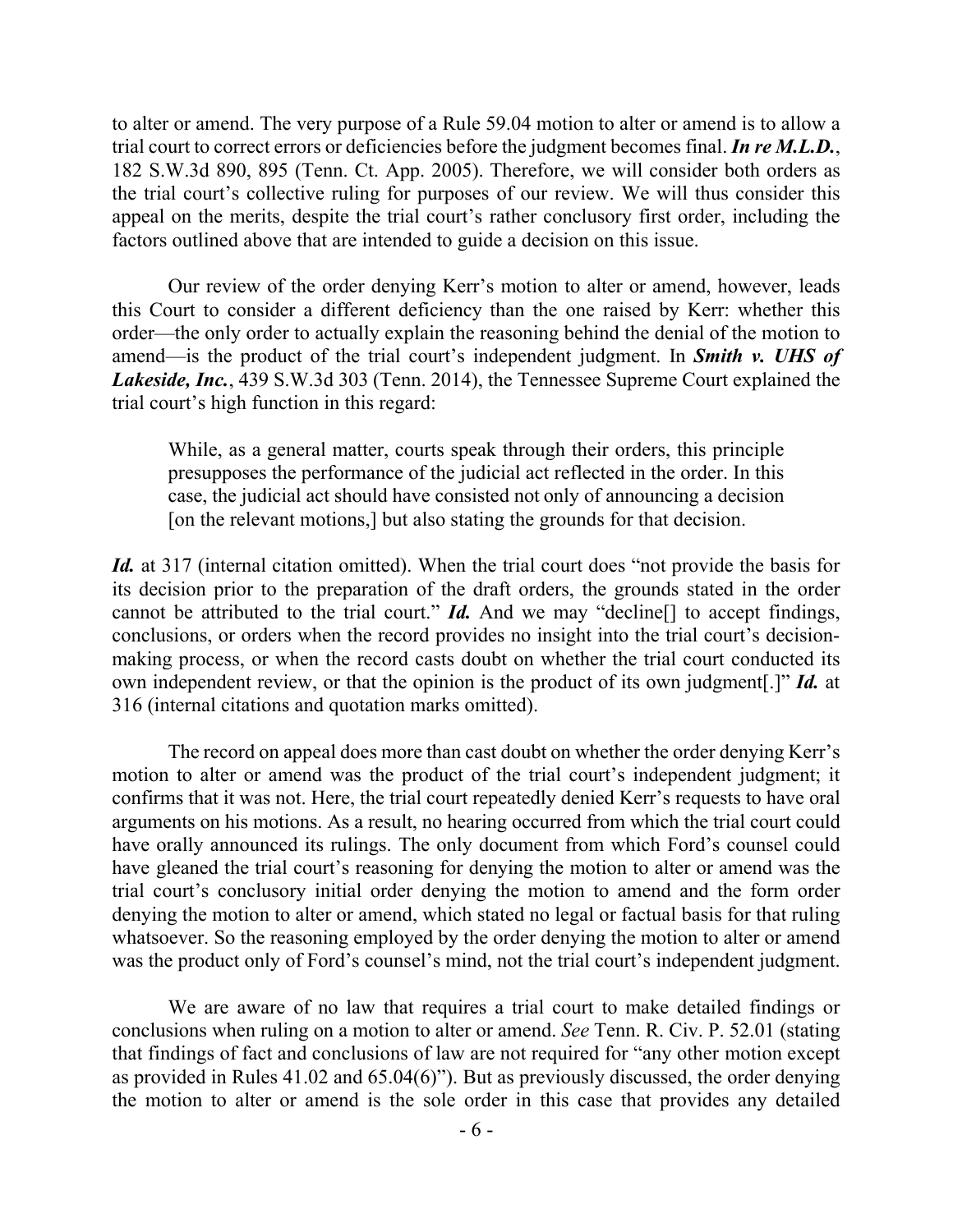reasoning for the denial of the motion to amend. And Tennessee law clearly provides that such explanation is necessary to justify the denial of such a motion. *See, e.g.*, *Cumulus Broadcasting*, 226 S.W.3d at 374; *Henderson*, 868 S.W.2d at 238. Because we must look to this order for the necessary explanation behind the denial of the motion to amend, we conclude that *UHS of Lakeside* requires that the explanation contained therein be the product of the trial court's independent judgment. Here it simply was not.

We note, however, that we may choose in appropriate cases to soldier on in reviewing an insufficient order. In particular, we have done so in prior cases where the trial judge who presided over the case has retired, and therefore vacating and remanding would only delay the proceedings further. The same is true in this case. *See Richardson v. Richardson*, No. M2020-00179-COA-R3-CV, 2021 WL 4240831, at \*9 (Tenn. Ct. App. Sept. 17, 2021) (citations omitted) (explaining that this Court may take judicial notice of the fact that a trial judge has retired). However, because "the record create[s] doubt that the [party-prepared orders] represent[t] the trial court's own deliberations and decision," *UHS of Lakeside.*, 439 S.W.3d at 316, we will afford less deference than normal when assessing a trial court's discretionary decision. *Cf. Gooding v. Gooding*, 477 S.W.3d 774, 782 (Tenn. Ct. App. 2015) (footnote and internal citation omitted) ("Because 'discretionary decisions must take the applicable law and the relevant facts into account,' our deference to a trial court's discretionary decision for which Rule 52.01 compliance is required may abate when the record does not reveal which legal principles and facts the trial court relied upon in making its decision.").

### **C.**

First, we will address whether Kerr's amended answer would be futile. *See Merriman*, 599 S.W.2d at 559. Ford argues that Kerr's amendment sought to introduce a cross-claim that was barred by the statute of limitations, and thus the amendment would be futile. To assess this issue, we must look to Tennessee Code Annotated section 28-1- 114(a), which provides that "[a] counterclaim or third party complaint or cross-claim is not barred by the applicable statute of limitations or any statutory limitation of time, however characterized, if it was not barred at the time the claims asserted in the complaint were interposed." 6

Ford argues that "the complaint" as referenced in section 28-1-114(a) must refer to the first complaint that named Ford as a defendant, which was filed on November 18,

<sup>6</sup> *But see Daniels v. Wray*, No. M2008-01781-COA-R3-CV, 2009 WL 1438247, at \*4 (Tenn. Ct. App. May 21, 2009) ("[T]he Trial Court based its ruling [denying the defendant's amended claim] on the fact that the statute of limitations as to personal injury claims had run. . . . But the statute of limitations is not one of the factors listed to consider in making such determinations[.]"); *see also Stephens v. Home Depot U.S.A., Inc.*, 529 S.W.3d 63, 80 (Tenn. Ct. App. 2016) ("[C]ourts should conclude that a new claim or defense is untimely only if the party asserting it would not be entitled to amend its pleading under Rule 15.01.").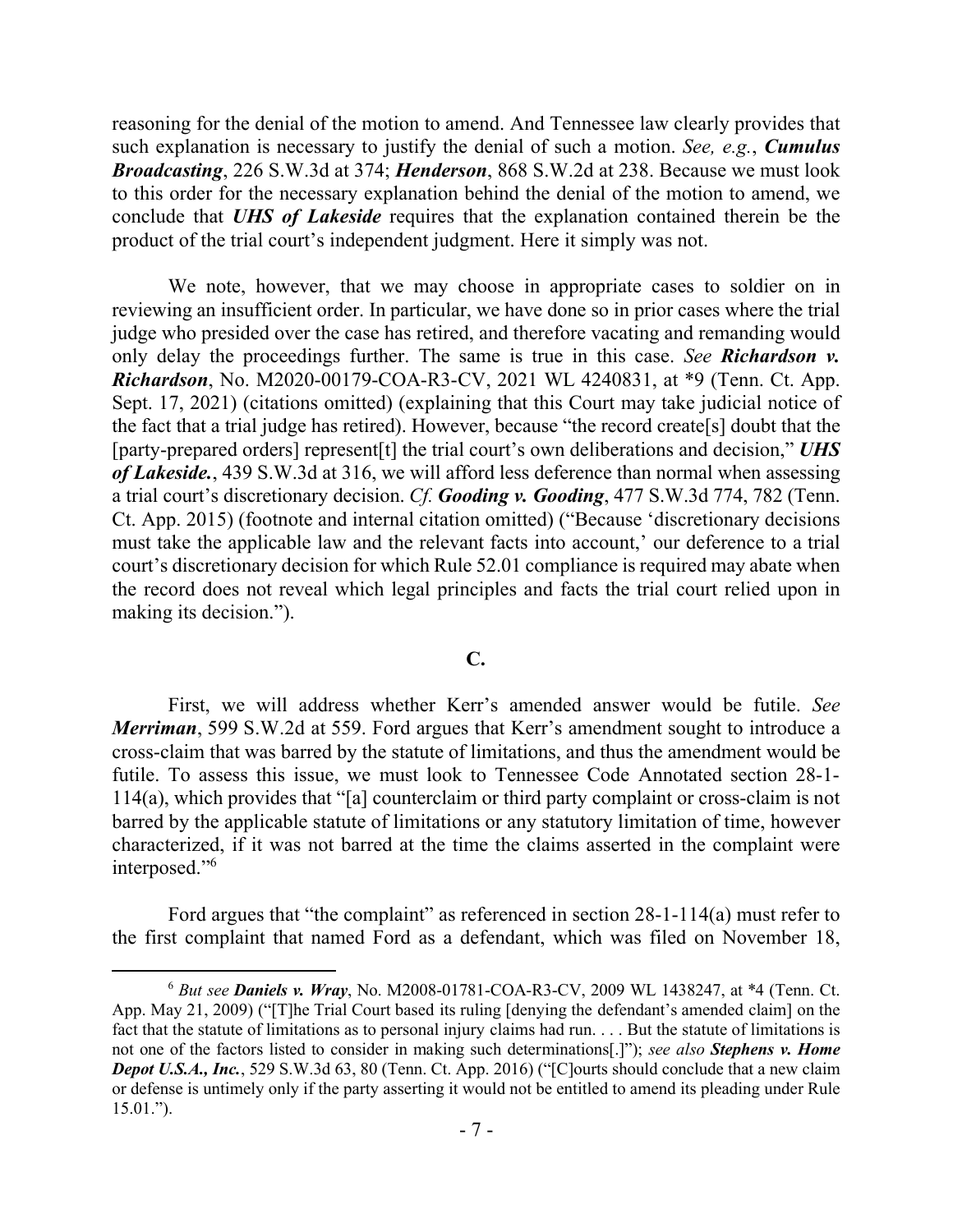2019—because that was the first complaint wherein claims were "interposed" against Ford. Before that, Ford was not a party to the case, even though Kerr made comparative fault allegations against Ford in answers he filed on September 20, 2019. Thus, Ford argues, by the time it was named as a party on November 18, 2019, the one-year statute of limitations on personal injury claims had expired because the accident occurred over one year prior, on August 26, 2018.<sup>7</sup> Consequently, according to Ford, Kerr's cross-claim against Ford would have been barred on November 18, 2019, "the time the claims asserted in the complaint were interposed." *See* Tenn. Code Ann. § 28-1-114(a). Because the cross-claim was untimely, Ford avers, it would have been futile to allow the amendment asserting it.<sup>8</sup>

Kerr, on the other hand, argues, inter alia, that there is no requirement within section 28-1-114(a) that Ford must have been an original defendant in order for section 28-1-114(a) to save his cross-claim. Instead, according to Kerr, section 28-1-114(a) only requires the original complaint to have been filed within the applicable statute of limitations.

The issue of the meaning of "the complaint" in section 28-1-114(a) is an issue of first impression. The statute has been cited in only nineteen cases, none of which illuminate the question here. Some of those cases have used the term "original" when describing the operative complaint under section 28-1-114(a), which appears to support Kerr's position on appeal. *See, e.g.*, *Rayburn v. E.J. Const. Eng'g, Inc.*, No. 03A01-9306-CV-00212, 1994 WL 27616, at \*4 n.1 (Tenn. Ct. App. Feb. 3, 1994) ("[T]he filing date of a countercomplaint, for purposes of calculating the statute of limitations, is considered to be the same as the filing date of the original complaint."); *Phelps v. Benke*, No. M2015-02212- COA-R3-CV, 2017 WL 113965, at \*8 (Tenn. Ct. App. Jan. 11, 2017) (citing *Rayburn*,

(A) Actions for libel, injuries to the person, false imprisonment, malicious prosecution, or breach of marriage promise[.]

Tenn. Code Ann. § 28-3-104 (a)(1)(A).

 $7$  Tennessee Code Annotated section 28-3-104 contains the relevant statute of limitations applicable to personal injury actions:

 $(a)(1)$  Except as provided in subdivision  $(a)(2)$ , the following actions shall be commenced within one (1) year after the cause of action accrued:

<sup>&</sup>lt;sup>8</sup> Neither Moss nor Mitchell argue on appeal that Kerr's motion to amend is futile because the cross-claim is time-barred by the statute of limitations. In fact, Mitchell explicitly concedes in his appellate brief that "futility of amendment [is] not implicated in this case." Further, Armstrong and Dotson did not file appellate briefs, and it appears that only Ford and Moss opposed Kerr's motion to amend in the trial court. Thus, Mitchell, Moss, Armstrong, and Dotson may have waived their right to make any such arguments. Furthermore, it is unclear if the trial court intended to deny Kerr's motion to amend only as to Ford and Moss, but not the other cross-defendants. For example, in the order denying the motion to alter or amend, the trial court stated, "Kerr had sought to amend his answer(s) to assert cross-claims against [Moss and Ford]." Nevertheless, it appears that all parties understood the trial court's order to have denied the motion to amend in its entirety. Thus, out of an abundance of caution, we will proceed to consider whether Kerr's amendment would be futile as it applies to all of the cross-defendants.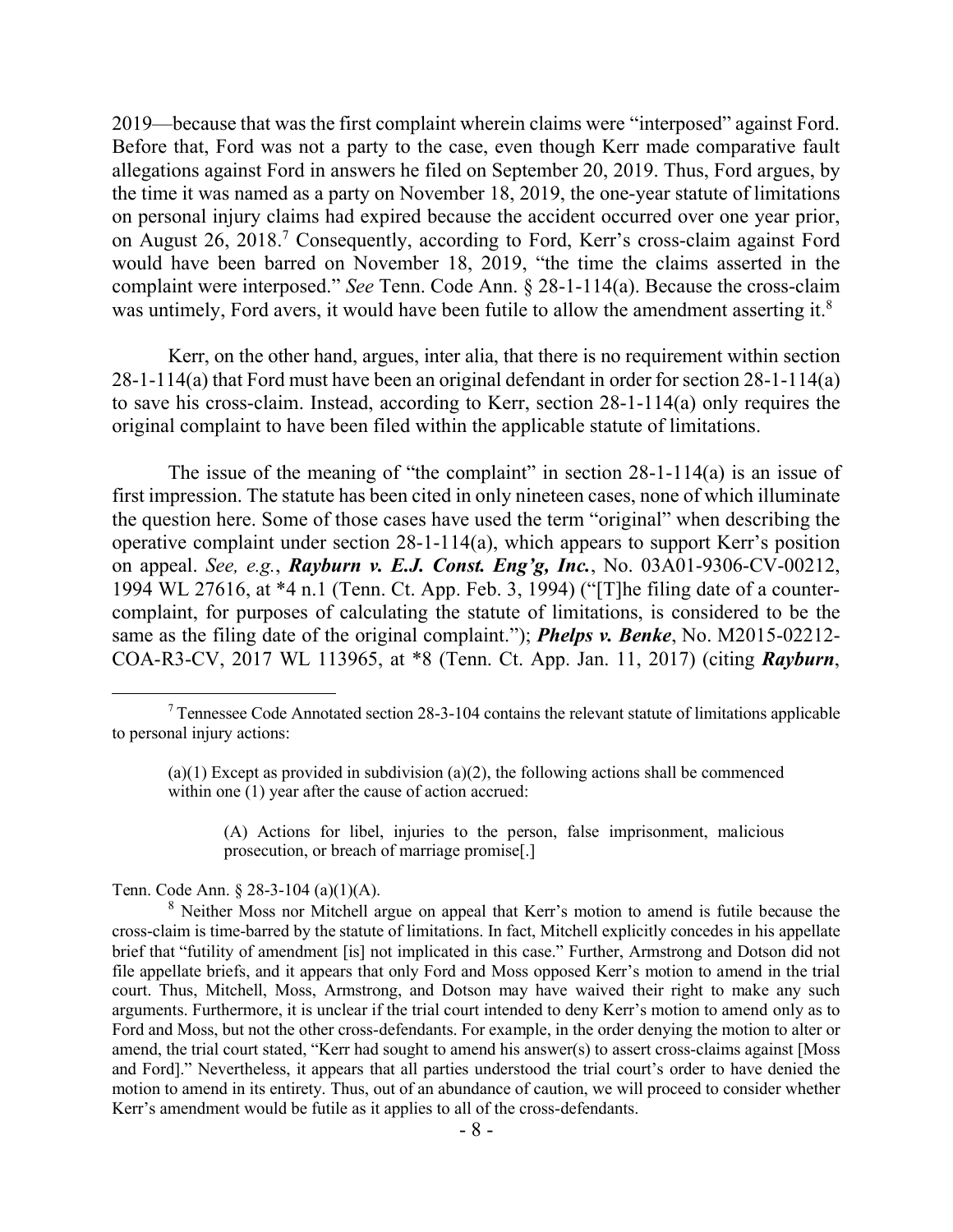1994 WL 27616, at  $*4$  n.1) (explaining that section 28-1-114(a) means that a counterclaim "receive[s] the benefit of the original filing."). However, these cases each involved only two original parties to lawsuits and counter-claims made by the original defendants in those suits—not a cross-claim against a party that was not first named in any original pleading, but rather in a later pleading. Thus, while these cases do buttress the interpretation of section 28-1-114(a) that we adopt, *infra*, they did not directly resolve the question presented in this case. *Cf. Owens v. Truckstops of Am.*, No. 01A-01-9305-CV-00208, 1994 WL 115878, at \*11 (Tenn. Ct. App. Apr. 6, 1994), *aff'd as modified*, 915 S.W.2d 420 (Tenn. 1996) (Koch, J., concurring in part and dissenting in part) ("Judicial decisions are authority for the points actually decided."); *Harrison v. Wilkerson*, 56 Tenn. App. 188, 194–95, 405 S.W.2d 649, 652 (1966) ("It is axiomatic that an opinion in a former case is authority only for the points actually decided and that general expressions in the opinion are to be taken and understood as made in connection with the case under consideration. Language which was not decisive in the former decision is not binding as a precedent."). As a result, we must still determine the statute's meaning for purposes of applying it to this appeal.

In doing so, we keep the following principles in mind:

The construction of a statute is a question of law subject to de novo review with no presumption of correctness. The primary purpose of statutory construction is "to ascertain and give effect to the legislative intent without unduly restricting or expanding a statute's coverage beyond its intended scope." Courts must restrict their review "to the natural and ordinary meaning of the language used by the legislature in the statute, unless an ambiguity requires resort elsewhere to ascertain legislative intent."

*State v. Johnson*, 79 S.W.3d 522, 526 (Tenn. 2002) (citations omitted). We therefore begin with the express language of the statute.

On its face, section 28-1-114(a) is unclear. First, its use of "interposed" is perplexing. "Interpose" "is the term traditionally used for pleadings and motions made by *the defense*." *Garner's Dictionary of Legal Usage* 473 (3d ed. 2011) (emphasis added); *see also Black's Law Dictionary* 894 (9th ed. 2009) (emphasis added) (defining "interposition" as "1. The act of submitting something (such as a pleading or motion) as a *defense* to an opponent's claim."). Thus, claims asserted in a typical complaint are not "interposed," because they are made by a plaintiff, not a defendant. Second, the statute does not specify whether "the complaint" refers to the original complaint in a suit or the complaint in which a new party was brought in. Other states have similar laws that specify they apply to the "original" complaint. *See, e.g.*, 735 Ill. Comp. Stat. Ann. 5/2-616(b) (emphasis added) ("The cause of action, cross claim or defense set up in any amended pleading shall not be barred by lapse of time under any statute or contract prescribing or limiting the time within which an action may be brought or right asserted, if the time prescribed or limited had not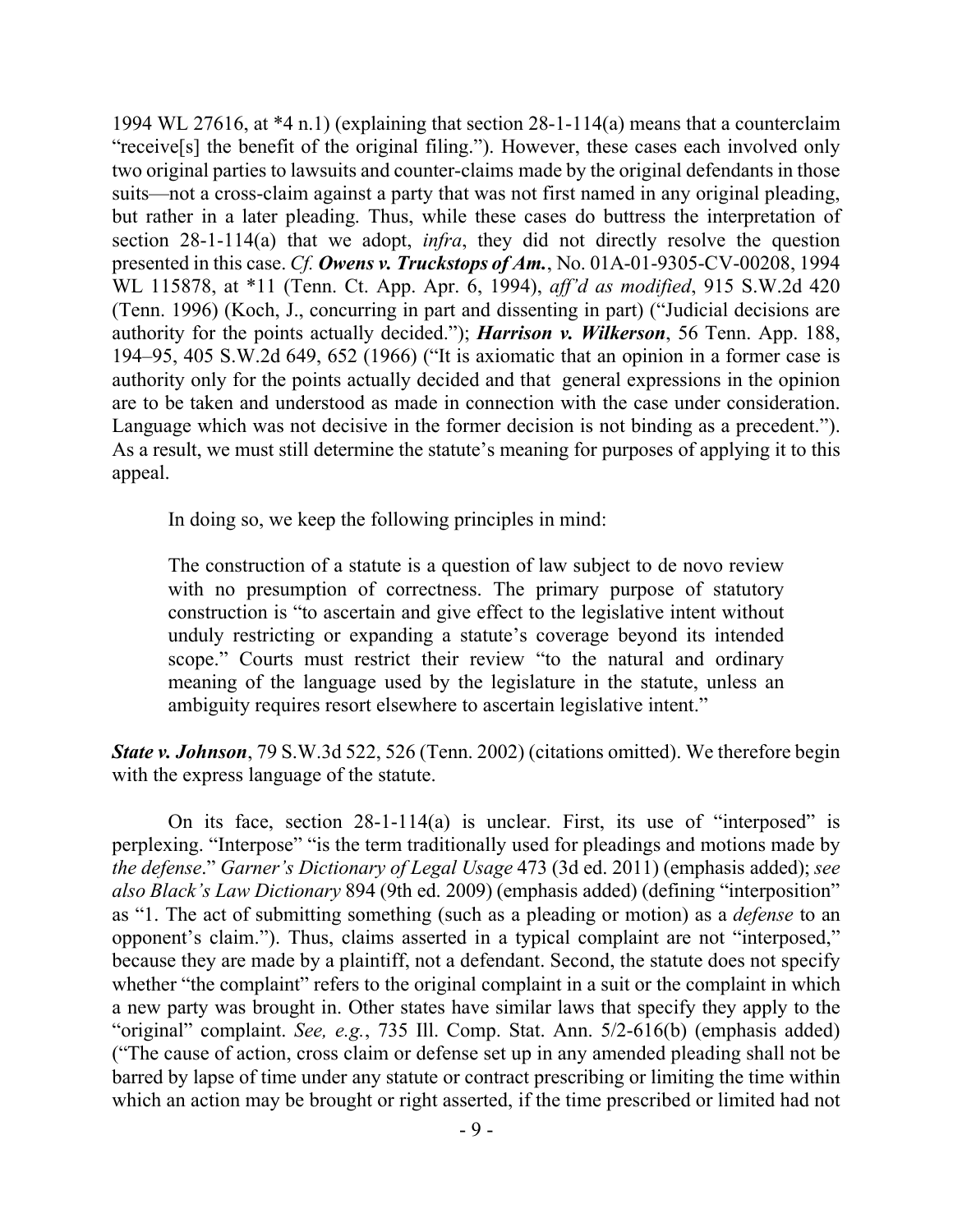expired when the *original* pleading was filed[.]"). But our statute provides no such illumination. Because of these ambiguities in the language of section 28-1-114(a), we must "resort elsewhere to ascertain legislative intent." *Johnson*, 79 S.W.3d at 526.

We therefore turn to the legislative history of section 28-1-114(a) to glean whether the legislature intended for "the complaint" to refer to the original complaint in an action. Section 28-1-114 was first enacted in 1978. *See* 1978 Tenn. Pub. Acts 740. It was subsequently amended on May 20, 1983. *See* 1983 Tenn. Pub. Acts 652. We examined the Tennessee Senate's consent calendar from May 9, 1983, which includes a Summary of General Bills published by the Office of Legislative Services for members of the Tennessee General Assembly.<sup>9</sup> Therein, it states, in relevant part:

[Senate Bill 955] would amend TCA 28-1-114 to include cross-claims with counter-claims and third party complaints as a part of the set of civil actions that are: (1) not barred by any statutory limitation of time unless it was barred at the time of filing of the *original* complaint.

Summary of General Bills, Consent Senate Calendar at 1 (May 9, 1983) (emphasis added). Thus, while the statute does not explicitly reference the "original" complaint, this legislative record clearly indicates that the legislative intent behind section 28-1-114(a), at its inception, was to make the original complaint in a case the operative complaint for purposes of the statute. Moreover, while the statute's use of "interposed" is somewhat confusing, this legislative history demonstrates that what the legislature meant by "at the time the claims asserted in the complaint were interposed," was "at the time of filing of the original complaint." *See* Summary of General Bills, Consent Senate Calendar.

Therefore, in order to determine whether Kerr's cross-claim is barred by the applicable one-year statute of limitations, we must look to whether it would have been barred at the time the original complaint in the case was filed. The first complaint in this case was Mr. Jorgenson's initial complaint, filed May 8, 2019. Roach then filed her initial complaint on July 9, 2019, and the Warfields filed their initial complaint on August 23, 2019. The accident occurred on August 26, 2018. Regardless of whether we consider the very first complaint filed by Mr. Jorgenson or either of the two initial complaints filed by the other plaintiffs to be the original complaint here, they were all filed within one year of the accident, and therefore within the applicable statute of limitations. Because the legislative history confirms that under section 28-1-114(a), Kerr's cross-claim "receive[s] the benefit of the [Plaintiffs'] original filing[s,]" even the latest of which was filed within the statute of limitations, his cross-claim was timely. *See Phelps*, 2017 WL 113965, at \*8 (citing *Rayburn*, 1994 WL 27616, at \*4 n.1). Therefore, Kerr's cross-claim is not timebarred as to any of the cross-defendants. Consequently, his amended answer would not be

<sup>&</sup>lt;sup>9</sup> This legislative history was provided to us by the Legislative History Department of the Tennessee State Library and Archives in Nashville, Tennessee.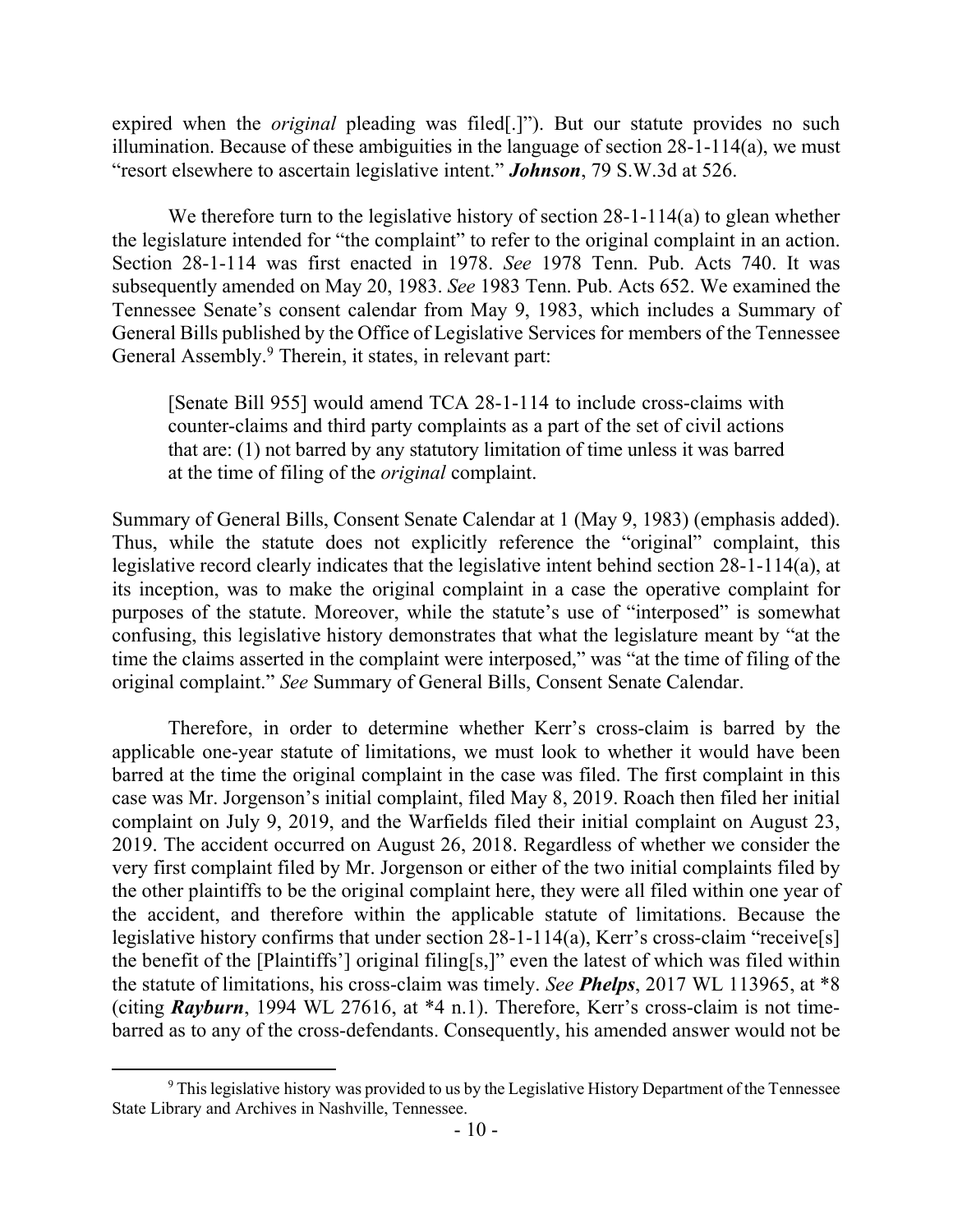not futile.

We now address whether the motion to amend was properly denied under the remaining *Merriman* factors: undue delay in filing; lack of notice to the opposing party; repeated failure to cure deficiencies by previous amendments; and undue prejudice to the opposing party. <sup>10</sup> *See Merriman*, 599 S.W.2d at 559. These factors overlap significantly and are not amenable to precise definition. Rather, they require a holistic and case-specific analysis. *Cf. Hardcastle*, 170 S.W.3d at 81 ("Analyzing the prejudicial effect of a proposed amendment requires a careful examination of the facts of the case. The courts must consider the position of both parties and the effect that granting or denying the request will have on each of them.").

Appellees contend that each of these four *Merriman* factors are applicable. They argue that Kerr impermissibly delayed in filing the motion to amend and that they lacked notice of his intent to assert a cross-claim, in part because he repeatedly failed to assert cross-claims in the many pleadings he filed prior to the motion to amend. Moss and Ford also argue that when Kerr filed pleadings alleging fault against them but not asserting cross-claims, he implicitly signaled that he did not intend to assert claims against them. Finally, Appellees argue that they would suffer undue prejudice if the amendment were allowed because, inter alia, Kerr sought \$800,000.00 in damages and they had already prepared for mediation scheduled for July 2020, including completing significant discovery and investigation and evaluating their defenses and financial exposure based on Plaintiffs' claims.

Kerr argues there is no undue delay, especially considering the application of section 28-1-114(a), discussed *supra*, and because the motion to amend was filed two months after the cases were consolidated and the same day that Kerr's personal injury attorney filed his notice of appearance. Kerr also claims, inter alia, that the cross-defendants cannot show prejudice because they would have defended against his cross-claims while defending against Plaintiffs' claims, using the same discovery and evidence. Kerr notes that lack of prejudice is particularly evident with respect to Ford, since Ford was given leave to amend its answer to allege comparative fault of a non-party, after Kerr's motion to amend was denied and almost two years after the first complaint in the case was filed. As for failure to cure deficiencies in prior amendments, Kerr points out that he had not attempted in prior filings to assert his cross-claim, but instead was merely answering complaints, so he had not made deficient allegations that needed curing.

We begin by noting that delay alone is often not a sufficient ground for denying a motion to amend. *See Kemmons Wilson, Inc. v. Allied Bank of Texas*, 836 S.W.2d 104,

<sup>10</sup> Appellees each expressly concede in their appellate briefs that the third *Merriman* factor, bad faith by the moving party, is inapplicable to this case. We will therefore not address that factor.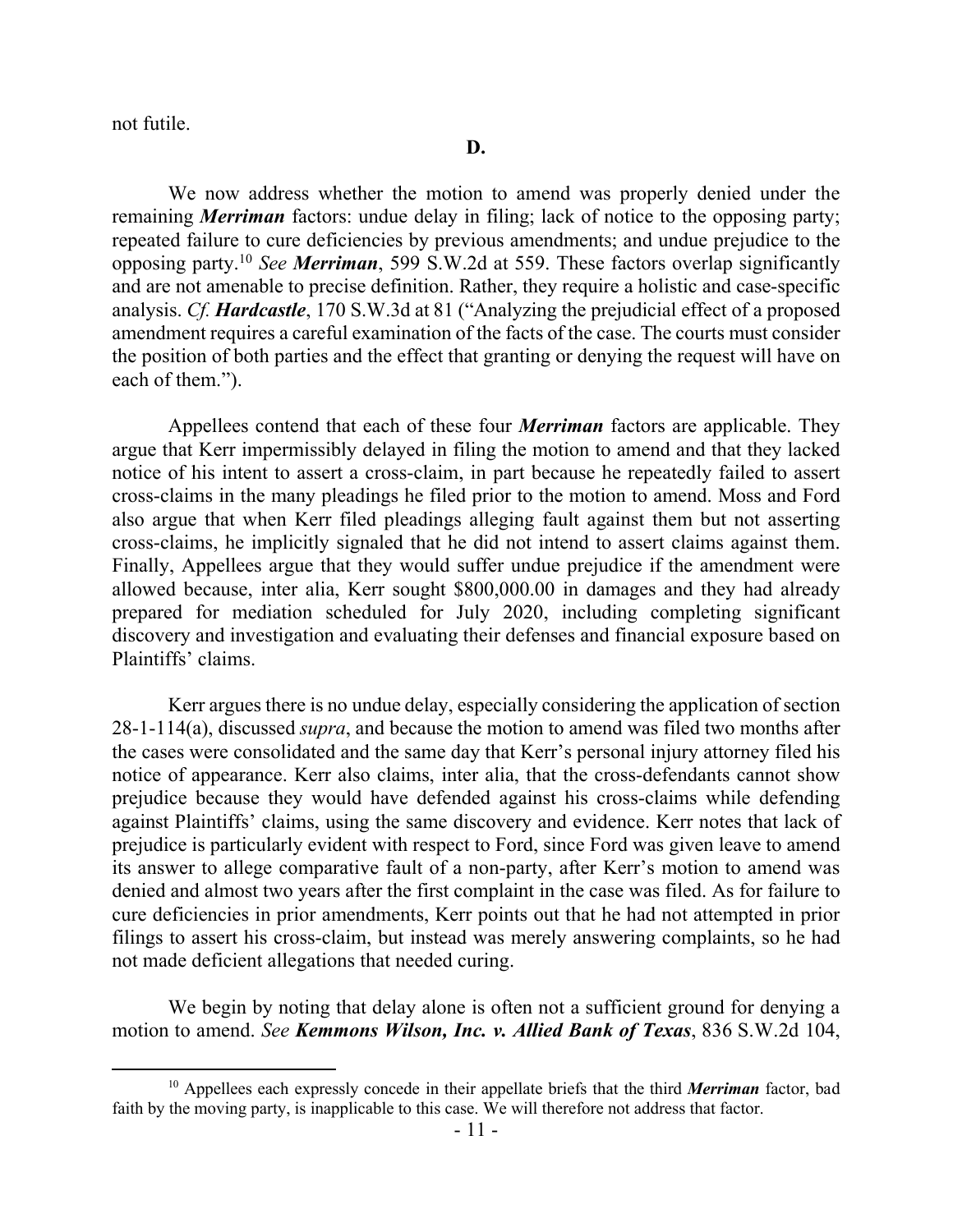108 (Tenn. Ct. App. 1992) ("Delay in filing the amendment, however, is not the only factor to be considered in deciding whether to allow an amendment to raise a new defense."); *e.g.*, *Weston*, 2007 WL 394644, at \*3–4 (allowing a plaintiff to amend a complaint three months prior to trial and three years after the complaint was initially filed). There is no bright line designating what length of time constitutes undue delay in filing a motion to amend; instead, we must look at the reasons for the delay in determining if it was undue. *See March v. Levine*, 115 S.W.3d 892, 909 (Tenn. Ct. App. 2003) (internal citation omitted) ("While delay alone is an insufficient basis for denying leave to amend, unexplained delay coupled with other factors may constitute 'undue delay[.]'").

One circumstance that Tennessee courts have deemed potentially sufficient to excuse a delay in filing a motion to amend is when the filing party obtains new counsel. For example, in *Gardiner v. Word*, 731 S.W.2d 889, 890 (Tenn. 1987), our supreme court held that the defendants had not unduly delayed in filing motions to amend their answers to assert counterclaims and affirmative defenses "slightly less than one year since the filing of the complaint and only eight days before trial," explaining:

Regarding the timeliness of the amendments, one must note that the motions to amend were filed within one year after the complaint was filed and that only two months earlier the trial court had allowed the defendants' counsel to withdraw from the case shortly before trial. New counsel was soon thereafter retained and had filed the motions within sixty days, not an unreasonable time for new counsel to familiarize themselves with the facts and status of a case already in progress, particularly in light of the fact that it was by then becoming apparent that the defendants themselves, who had previously been represented by the same counsel, may have had cross-claims against one another.

*Id.* at 892. Thus, the fact that the defendants retained new counsel weighed in favor of excusing their two-month delay in filing motions to amend. *Id.* Moreover, in concluding that it was reasonable for the defendants to have delayed their amendments, the court considered that over the course of the litigation, it became clear that the defendants might have had cross-claims against each other. *Id.* Similarly, and relying in part on the reasoning in *Gardiner*, in *Stephens v. Home Depot U.S.A., Inc.*, 529 S.W.3d 63, 78 (Tenn. Ct. App. 2016), this Court allowed a defendant to amend its answer to assert a new defense two months after it retained a new attorney and within one year of the complaint being filed, even though the scheduling order deadline for amendments had passed and trial was set to begin shortly.

In other cases, this Court has explained that a delay in filing a motion to amend may not be undue if the case has not yet progressed significantly, or if allowing the amendment would not introduce new issues that would inordinately complicate the parties' litigation strategies. *See, e.g.*, *Hardcastle*, 170 S.W.3d at 81 (internal citations omitted). These are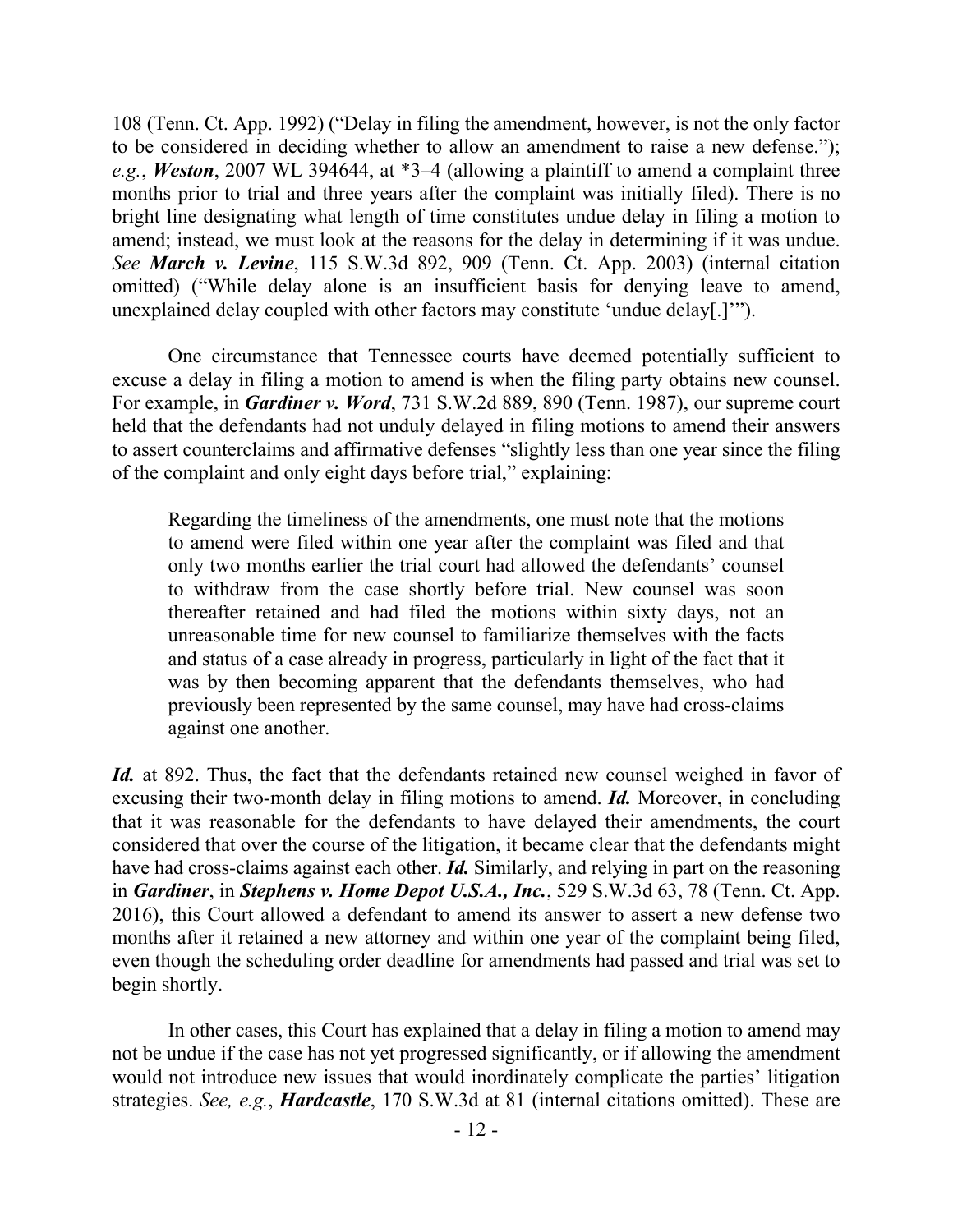also relevant factors when assessing undue prejudice:

Late amendments fundamentally changing the theory of a case are generally not viewed favorably when the facts and theory have been known to the party seeking the amendment since the beginning of the litigation. Accordingly, the courts usually deny this sort of amendment when the opposing party can legitimately claim surprise or when it will (1) cause additional expense and the burden of a more complicated and lengthy trial, (2) require the opposing party to engage in significant additional pre-trial preparation, (3) unduly increase discovery, or (4) unduly delay the trial.

### *Id.*

An example of these principles in action is *Wray*, where the defendant filed a motion to amend that sought to add a counterclaim for personal injuries almost one year after he had answered the original complaint. *Wray*, 2009 WL 1438247, at \*1, 4. Although the parties' depositions had already been taken by the time the motion to amend was filed, full discovery had not been completed, the case was not set for trial, and no medical proof had been taken. *Id.* at \*1, 2. Additionally, "the same evidence would have been used if the amendment had been allowed, because the issue of who was at fault in th[e subject] accident was the pivotal issue from the outset." *Id.* at \*3. And fault was the only issue explored during the depositions that had already occurred. *Id.* Moreover, the "[p]laintiffs admitted they had notice from the beginning that [the] defendant felt they were at fault and that he intended to file a claim against them," because the defendant "alleged comparative fault in his timely answer, and notified [the] plaintiffs by letter that he intended to assert a counterclaim as early as [the same month he filed his answer]." *Id.* at \*2, 3. Consequently, this Court held that the defendant did not unduly delay in filing his motion to amend and the plaintiffs were not prejudiced by the delay or by "'wasted' discovery or preparations for depositions," concluding also that the plaintiffs would not "have prepared differently if the counterclaim had been filed." *Id.* at \*3, 4.

Similarly, in *Weston*, this Court explained that a plaintiff's motion to amend had not prejudiced the defendant's ability to defend the suit because "[n]o new evidence was required to resolve the issue. In other words, the amendment did not implicate additional evidence of which the [defendant] had been unaware and did not change the relief sought." 2007 WL 394644, at \*6 (citing *Hunt v. Temco, Inc.*, 61 Tenn. App. 35, 55–56, 452 S.W.2d 879, 888 (1969) (citations omitted) (holding that a late-filed amendment asserting recovery upon a quantum meruit basis did not constitute a new cause of action barred by the statute of limitations because (1) the same evidence could have been used to support either a quantum meruit or contract claim and (2) the measure of damages was the same under both claims)); *see also Guarantor Partners v. Huff*, 830 S.W.2d 73, 77 (Tenn. Ct. App. 1992) (citing *Garthright v. First Tennessee Bank*, 728 S.W.2d 7, 9 (Tenn. Ct. App. 1986)) (explaining, in a case where the defendant should have been allowed to amend his answer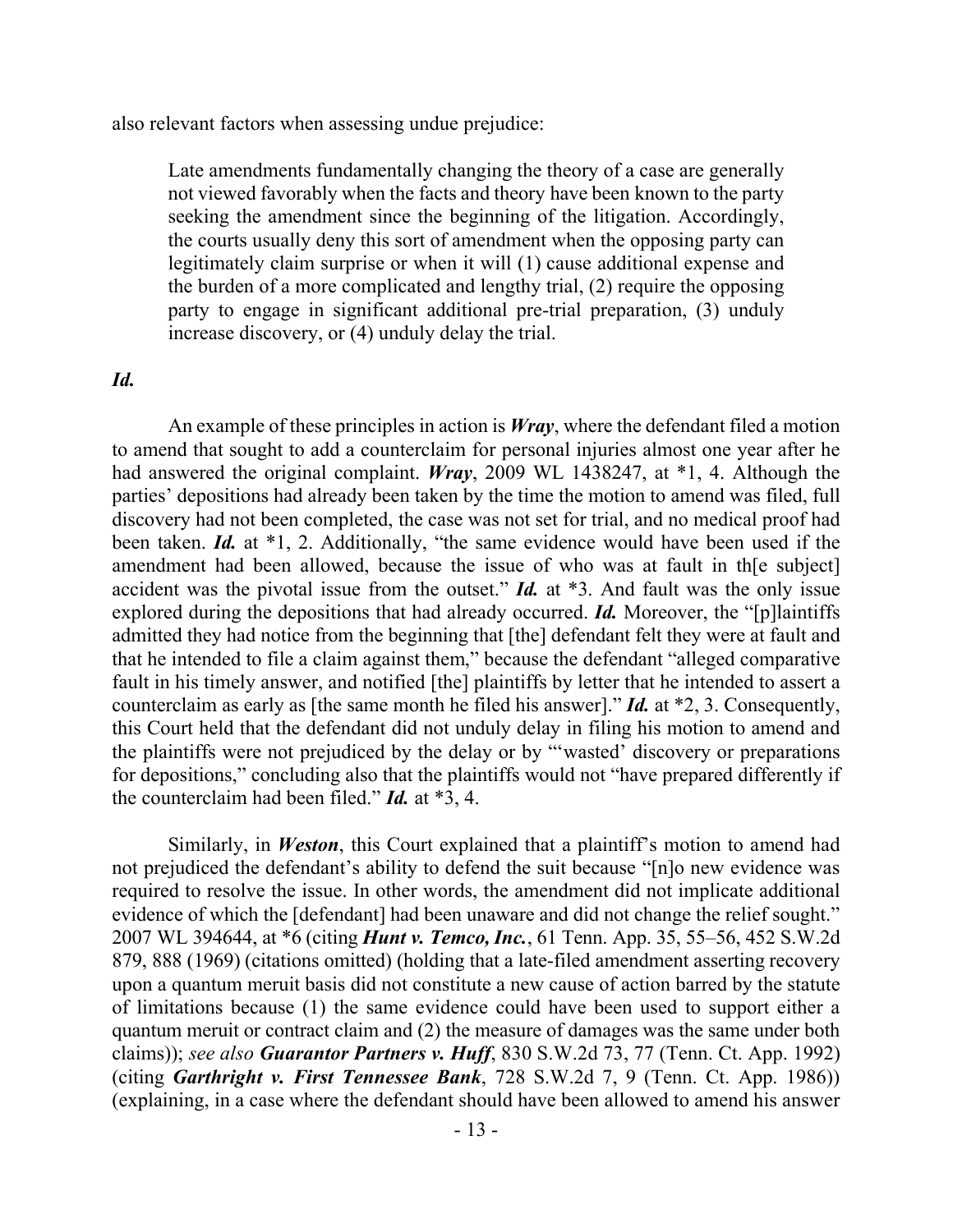to implead third-party defendants, that "defendants should be freely permitted to amend their answers when a case has not been set for trial, when discovery ha[s] not been completed, and when the plaintiff will suffer no prejudice except insofar as the defense itself might prevail.").

If the party opposing the motion to amend has itself been allowed to amend pleadings, there is also a lower likelihood of finding undue delay or undue prejudice. For example, in *Kemmons Wilson*, after answering the plaintiffs' complaint and seeking removal to federal court, the defendants amended their answer during trial to raise a new defense. *Kemmons Wilson*, 836 S.W.2d at 108. The trial occurred approximately three and-a-half years after the defendants had filed their initial answer, after they had already amended their answer once, and after both parties had engaged in extensive discovery. *Id.* The plaintiffs argued that the defendants unduly delayed in raising the new defense during trial. *Id.* However, this Court held that the plaintiffs had not demonstrated how the amendment had prejudiced them and noted that the plaintiffs were also allowed to amend their complaint at trial to add a new party. *Id.* Therefore, we held that the trial court did not abuse its discretion in allowing the defendants to amend their answer to raise the new defense. *Id.*; *see also Stephens*, 529 S.W.3d at 78 (considering that the "[the p]laintiffs had amended their complaint numerous times throughout the litigation, including once after the deadline for amendments to the pleadings," in holding that the defendant had not unduly delayed filing its motion to amend).

Here, Kerr filed his motion to amend approximately nine months after the original complaint by Mr. Jorgenson—but this request came less than two months after the cases were consolidated, less than three months after Ford became a party, and less than six months after Dotson and Armstrong became parties. We are not convinced that this was a per se unreasonable delay, given that we have allowed amendments that were delayed longer than Kerr's, sometimes significantly. *See, e.g.*, *Gardiner*, 731 S.W.2d at 890 (holding that defendants had not unduly delayed in filing motions to amend their answers "slightly less than one year since the filing of the complaint"); *Weston*, 2007 WL 394644, at \*3–4 (allowing amended complaint three years after the initial complaint was filed); *Kemmons Wilson*, 836 S.W.2d at 108 (allowing defendants to amend their answer approximately three and-a-half years after they had filed their initial answer). Granted, this case is more procedurally complex than usual, but if anything, that is more reason to allow Kerr's amendment. In this case, three sets of plaintiffs filed three separate initial complaints at three different times. Those plaintiffs each subsequently amended their complaints (one of them twice) at different times to bring in new parties. The different cases were not consolidated until seven months after the original complaint was filed. Therefore, this case was procedurally chaotic from the outset, involving multiple parties, multiple amendments, and multiple courts. Allowing Kerr to amend his answer to assert a cross-claim amidst this backdrop is squarely within the requirement that amendments be freely allowed in the interests of justice and deciding issues on the merits. *See* Tenn. R. Civ P. 15.01; *Weston*, 2007 WL 394644, at \*6.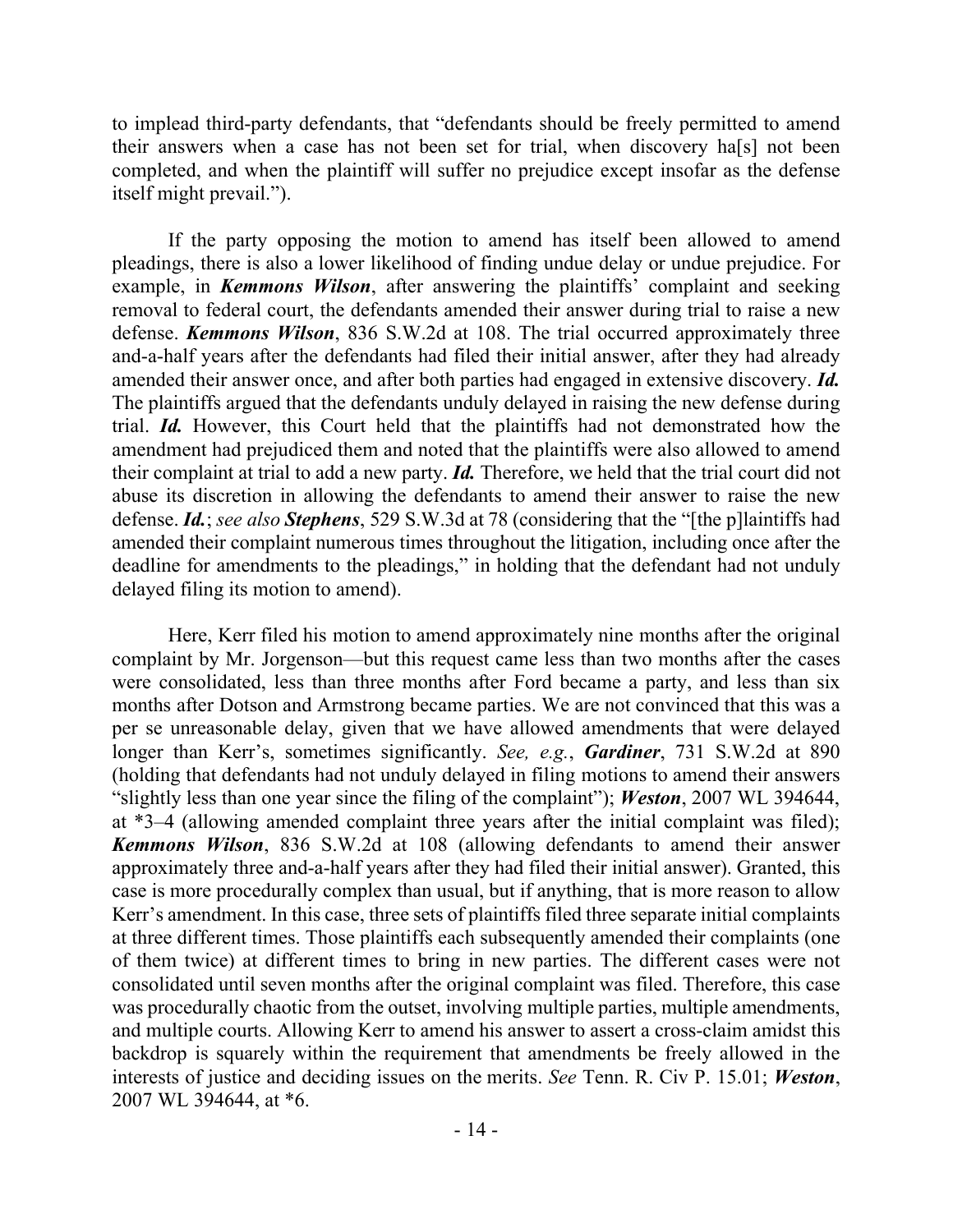It is true, however, that Kerr was on notice of his own injuries well in advance of his decision to file a cross-claim. This fact certainly weighs in favor of finding undue delay. *See March*, 115 S.W.3d at 909 ("One such factor [in finding undue delay] is where the party seeking to amend has known all of the facts underlying the amendment since the beginning of the litigation."). But the record demonstrates that Kerr filed his motion to amend the same day his new attorney filed a notice of appearance. It appears to be undisputed that prior to that, Kerr was being represented by an attorney provided by his liability insurance carrier. Kerr claims that this attorney was retained by the insurance carrier only for the purpose of defending claims against him, not asserting any affirmative claims on his behalf. We have no reason to doubt this. *See also Petition of Youngblood*, 895 S.W.2d 322, 326 (Tenn. 1995) (emphasis added) (quoting 1A Rowland H. Long, The Law of Liability Insurance § 5.01 (1992)) ("The duty of an insurer to *defend* a claim brought against its insured under the terms of a liability policy is one of the most important benefits included in a policy of liability insurance."). In such cases, where the nature of the parties' rights and remedies is clarified throughout the course of the litigation, we have allowed some leeway in filing amended pleadings. *See Gardiner*, 731 S.W.2d at 892 (concluding that it was reasonable for defendants to have delayed amending their answers, taking into account that it had become clear over the course of the litigation that the defendants might have had cross-claims against each other). And, as discussed *supra*, this Court has previously considered a party retaining new counsel a valid reason to delay filing amended pleadings, even for a matter of months. *See Gardiner*, 731 S.W.2d at 892; *Stephens*, 529 S.W.3d at 78. Here, Kerr's new attorney, hired to represent Kerr in a different capacity than Kerr's prior insurer-retained counsel, filed the motion to amend the very day he filed his notice of appearance. Therefore, Kerr's delay in filing the motion to amend was not undue, nor does his prior attorney's failure to assert a cross-claim warrant denying his new attorney's effort to amend his answer.

We acknowledge that Kerr's comparative fault allegations against the crossdefendants are not the strict equivalent of notice that he planned to file a cross-claim. However, the comparative fault allegations at least provided the cross-defendants some form of notice that Kerr considered them to be liable, which reasonably could be interpreted as a signal that a cross-claim may be on the horizon. *See Wray*, 2009 WL 1438247, at \*2 (when considering whether the plaintiffs had notice that the defendant felt they were at fault and intended to file a claim against them, noting that the defendant timely filed an answer alleging comparative fault).

Moreover, Kerr does not appear to have unduly delayed in alleging comparative fault. In his first answer, he alleged general comparative fault of named and unnamed parties. While we do not expect a non-party to glean from such a general allegation that they may become subject to a cross-claim, the fact that Kerr asserted comparative fault from the start evidences his intent to preserve possible claims. Moreover, shortly after filing his first answer, Kerr filed an amended answer specifically alleging Moss and Mitchell's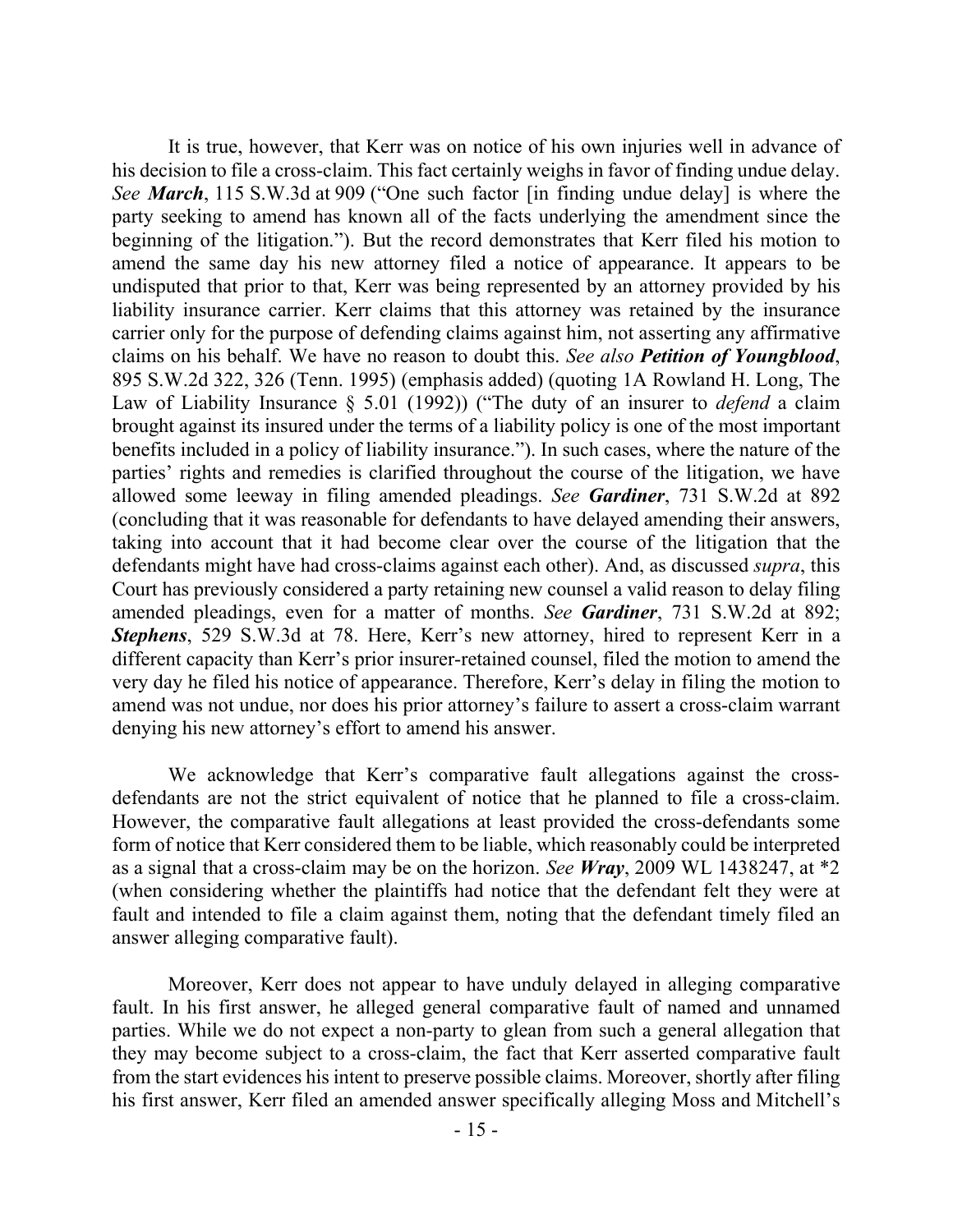comparative fault. He appears to then have alleged Armstrong and Dotson's comparative fault in answers he filed a bit less than a month and-a-half after he received notice of their potential fault (after Moss raised it).<sup>11</sup> And given that Kerr was the first party to allege fault against Ford, there is no evidence that Kerr was somehow aware of Ford's potential fault for an inappropriately long time before he alleged it. Therefore, we conclude that Kerr acted with reasonable diligence in alleging comparative fault against the cross-defendants, which in turn provided them at least some notice that he may eventually file a cross-claim against them.

Additionally, the fact that Ford was allowed to amend its answers after Kerr sought to amend his answer weighs in favor of allowing Kerr's amendment. Granted, Ford sought to add an allegation of comparative fault, whereas Kerr sought to add a cross-claim. Nevertheless, whether other parties have been allowed to make amendments is a factor this Court has considered in evaluating if a motion to amend was properly granted or denied. *See, e.g.*, *Kemmons Wilson*, 836 S.W.2d at 108. And we note that of the seven answers that Kerr filed prior to his attempt to file his cross-claim, only one involved an amendment made by him; every other answer was either an initial answer to an original complaint or an initial answer after the plaintiffs amended their complaints. Thus, while the number of answers filed by Kerr in this case appears on its face to be unreasonable, the truth is that Kerr was not repeatedly failing to correct deficiencies in his pleadings via prior amendments. *Merriman*, 599 S.W.2d at 559.

Finally, this is not a case involving a "[l]ate amendmen[t] fundamentally changing the theory of [the] case." *Hardcastle*, 170 S.W.3d at 81. Fault for injuries caused by the accident appears to be the main issue in this case. Thus, allowing Kerr to amend his answers to file a cross-claim would not have fundamentally changed the case, especially because the cross-defendants were already defending against other claims of fault. *See Wray*, 2009 WL 1438247, at \*3 ("The same evidence would have been used if the amendment had been allowed, because the issue of who was at fault in this accident was the pivotal issue from the outset."); *Weston*, 2007 WL 394644, at \*6 ("No new evidence was required to resolve the issue. In other words, the amendment did not implicate additional evidence of which the [defendant] had been unaware and did not change the relief sought.").

Moreover, no depositions had been taken and a trial date had not been set when Kerr sought to amend his answers, so the amendment would not have "require[d] the opposing part [ies] to engage in significant additional pre-trial preparation, [] unduly increase[d] discovery, or [] unduly delay[ed] the trial." *Hardcastle*, 170 S.W.3d at 81 (citations

 $\overline{a}$ 

 $11$  It appears that Kerr intended to allege comparative fault against both Dotson and Armstrong in these answers, because he stated in the paragraph containing comparative fault allegations, "Kerr would further aver that based on the allegations of [Moss] . . . , James W. Mitchell and Vernon A. Dotson, Jr., individually and d/b/a D & D Tire & Repair, was guilty of fault that caused and/or contributed to the accident in this case." Therefore, it appears that Kerr meant to reference Armstrong, not Mitchell, because Mitchell is not related to D&D Tire and Repair.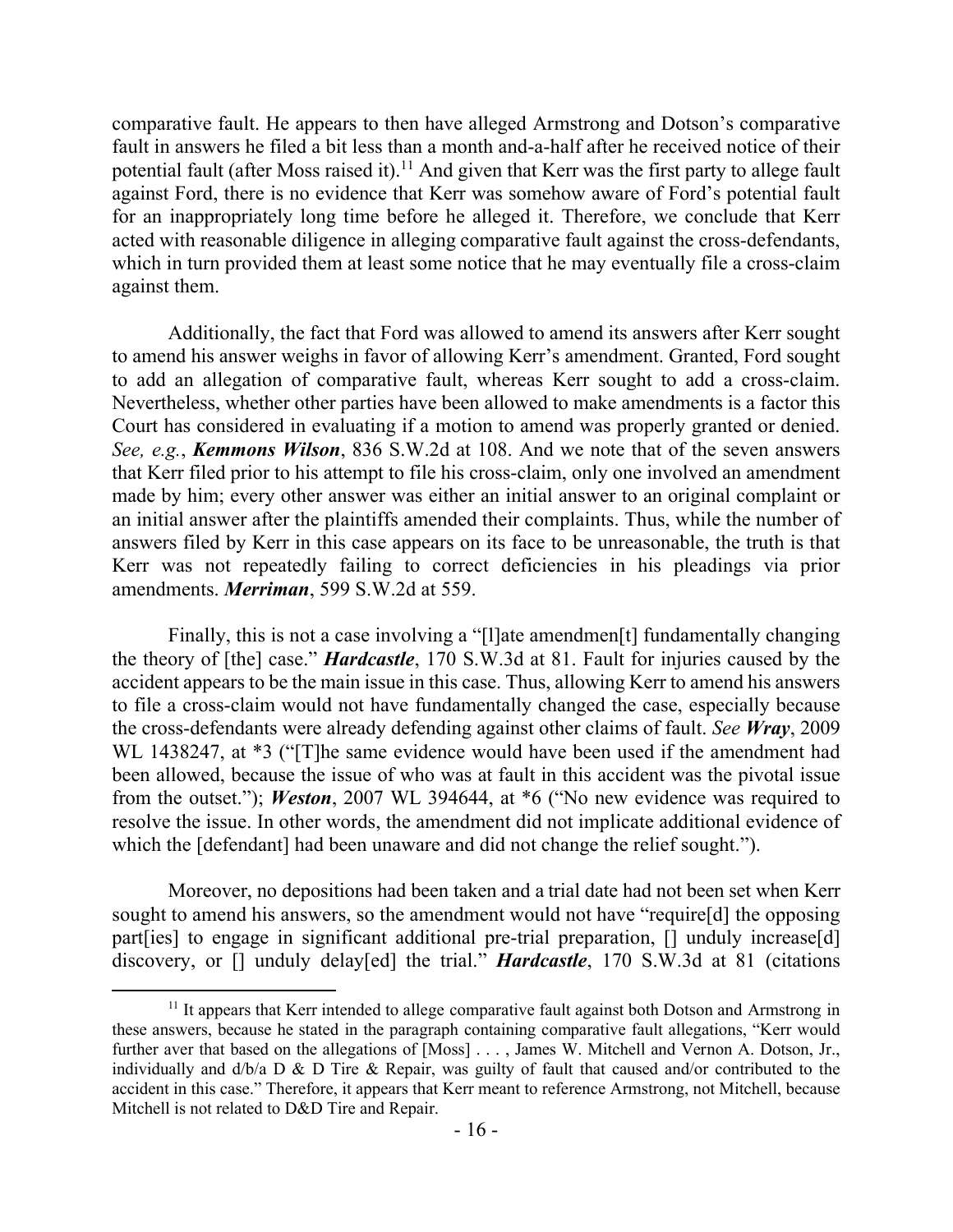omitted). <sup>12</sup> In *Wray*, we allowed an amendment even where depositions had already been taken, whereas here, they had not been taken at the time Kerr filed the motion to amend. *Wray*, 2009 WL 1438247, at \*1, 2 ("While the parties' depositions had already been taken by the time the motion to amend was filed, discovery had not been completed, the case was not set for trial, and no medical proof had been taken."). And while the cross-defendants may be "prejudice[d] . . . insofar as [Kerr] might prevail," that is not a reason to deny the motion to amend in a case such as this, "when [it] has not been set for trial [and] when discovery ha[s] not been completed." *Huff*, 830 S.W.2d at 7 (citing *Garthright*, 728 S.W.2d at 9). Consequently, Appellees have not convinced us that they would be unduly prejudiced by Kerr's amended pleading. On the other hand, the prejudice to Kerr in denying him the right to assert his cross-claim is self-evident, as he may be denied full relief on the merits. *See Hardcastle*, 170 S.W.3d at 81 (explaining that determining the prejudicial effect of an amendment requires, inter alia, "inquiring into (1) the hardship on the moving party if the amendment is denied").

Given the complexities of this case, the multitude of parties, claims, and amendments on the whole, and the fact that the cases were not consolidated until December 2019, we cannot conclude that Kerr unduly delayed in filing the motion to amend or repeatedly and impermissibly failed to raise his cross-claim. We also conclude that the cross-defendants cannot "legitimately claim surprise," *Hardcastle*, 170 S.W.3d at 81, as Kerr had at least asserted general comparative fault allegations in his first answer, and proceeded to assert more specific comparative fault allegations against the crossdefendants as he became aware of their potential fault. Finally, given that discovery had not been completed, there was no trial date, and Kerr's cross-claims did not seek to

 $\overline{a}$ 

<sup>&</sup>lt;sup>12</sup> Moss argues that "[c]ontrary to Kerr's assertion that '[o]nly preliminary written discovery was ever completed[,]' the parties exchanged voluminous sets of interrogatories, requests for production of documents and requests for admission prior to February 14, 2020." Moss continues that "the parties had sufficiently developed and evaluated their respective cases to enable them to resolve nearly all of the Plaintiffs' claims at the July 2020 mediation, a mere five months after Kerr first sought to include his crossclaims." First, Moss does not cite to the record to support these assertions, and it is not our duty to comb the record to find support for them. *See* Tenn. R. App. P. 27 (directing parties to include in the argument sections of their briefs "citations to the authorities and appropriate references to the record"); *see also Cartwright v. Jackson Cap. Partners, Ltd. P'ship*, 478 S.W.3d 596, 616 (Tenn. Ct. App. 2015) (citation omitted) ("'[J]udges are not like pigs, hunting for truffles' that may be buried in the record."). It is Moss's burden to demonstrate it would be prejudiced if Kerr's motion to amend were granted, so its failure to include record citations is even more problematic in this instance. *See Kemmons Wilson*, 836 S.W.2d at 108. Nonetheless, it appears to be undisputed that only written discovery had been completed, and thus no depositions had been taken when Kerr sought to amend his answers.

Second, we are not aware of proof to support the claim that the cross-defendants had already prepared for mediation by the time Kerr attempted to assert his cross-claim. The trial court did not mention the mediation in its order denying the motion to amend—it only mentioned this fact in the order denying the motion to alter or amend—suggesting that mediation had not yet been set when the motion to amend was filed and then ruled on. Thus, it would be unfair and illogical to use the fact that mediation was scheduled after Kerr sought to assert a cross-claim as a justification for denying his ability to assert that claim.